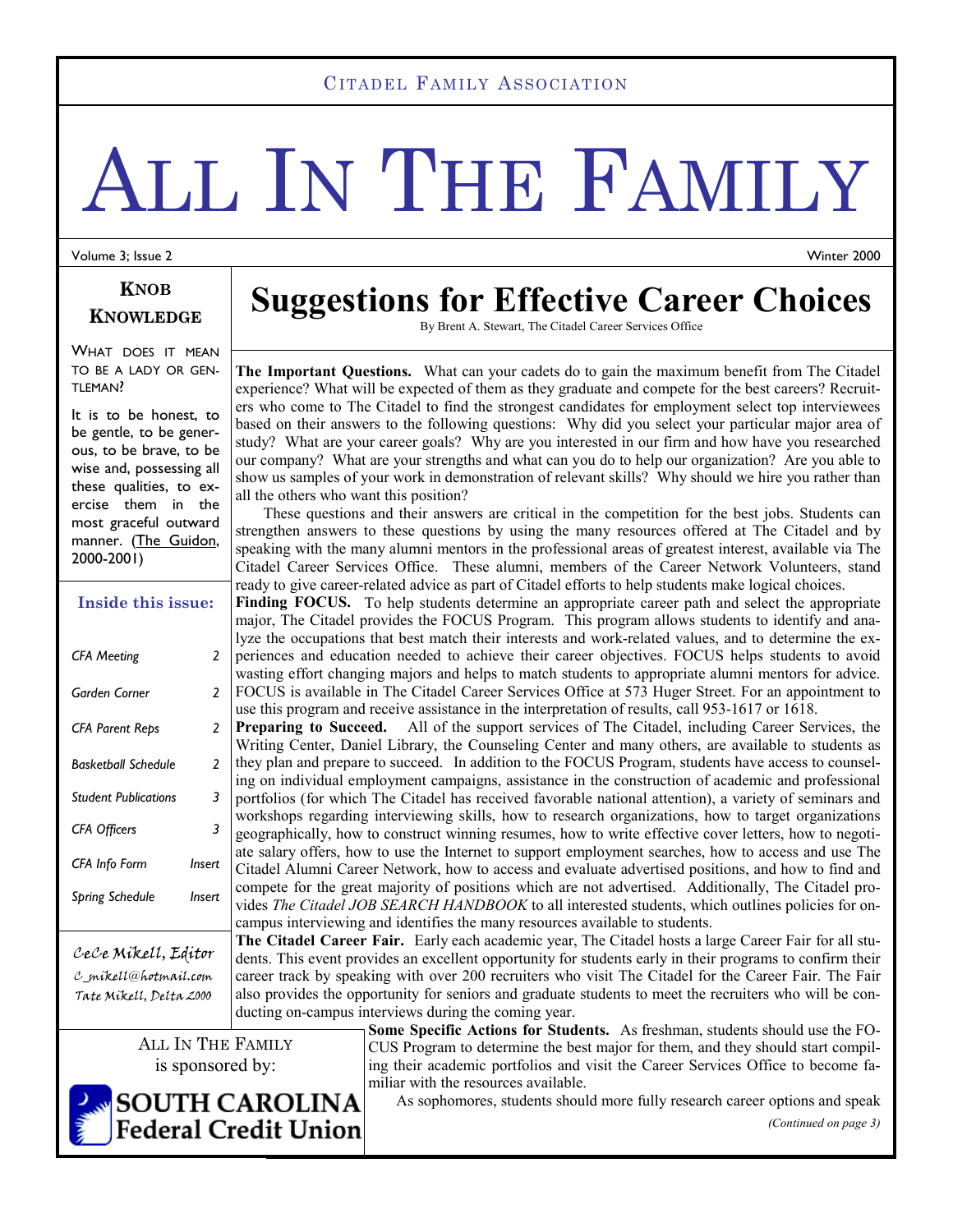# **CFA Annual Meeting: March 16**

 The Citadel Family Association meets once every year to conduct business and renew friendships among the parents and families of our Citadel cadets. The Annual Meeting takes place on Corps Day Weekend, according to the CFA Constitution and Bylaws. This year's meeting is scheduled for **Friday, March 16 at 2:00 p.m.**, place TBA.

 We invite all Citadel Family Association members (that's all of you parents!!) to come join us, learn about what projects we already have going, and let us know what else you need or want to do!

The bulk of this year's official

# **Who Ya Gonna Call?**

- **A**—Susan Redmond 843-953-6927
- **B**—Jim & Ann Pinson 843-889-6109
- **C**—Frankie & Shirley Cook 803-791-1860
- -Stan & Dianne Townsend 843-881-6590
- **PB**—Lee & Tawnya Robinson 843-889-3492
- **E**—Peter & Sarah Beth Mallory 706-882-3284
- **F**—Jerry & Cindy Wiley 352-787-8814
- **G**—George & Bunny Morgan 864-489-1664
- **H**—Richard & Brenda Conwill 904-292-0656
- **Band**—Bill & Cydney Kastner 843-766-3526

business is the election of officers (Chairperson, Vice-Chairperson, and Secretary) and ratification of a Constitution and Bylaws. Nominations for officers is still open. Persons eligible for nomination are those current members of the Steering Committee. Officers may be nominated by any current member of the CFA until January 10, 2000. Make nominations to any current CFA officer (see page 3).

 We look forward to seeing everyone for the meeting and encourage everyone to volunteer some time or talent as we get ready to bring 2000- 2001 to a close and begin planning for 2001-2002.

> Your CFA Company Representatives have been where you are. Let these parents be your support system for getting through your cadet's first year at The Citadel.

- **I**—William & Kay Perricelli 803-781-4251
- **K**—Jack & Dorothy Skipper 803-366-0665
- **L**—Thom & Debbie Brandon 843-889-6366
- **M**—Dan & Paula Cannon 352-694-5449
- **N**—Charles & Ann Lawson 864-226-1566
- **O**—Elaine Glass 919-846-4715
- **R**—Robert & Pamela Wilson 904-673-5485
- **T**—Jim & Lynda Dunn 843-795-8889

# Basketball Program 101 Years Old

| $\sqrt{11/8}$        | All Air Force (Exh.) | 7:15 | 1/8                          | Western Carolina   | 7:15 |
|----------------------|----------------------|------|------------------------------|--------------------|------|
| $\frac{1}{2}11/18$   | Methodist College    | 1:00 | 1/13                         | VMI                | 7:15 |
| <sup>21</sup> 11/20  | Limestone College    | 7:15 | 1/27                         | UT-Chattanooga     | 1:00 |
| $\blacksquare$ 11/27 | Ferrum College       | 7:15 | 2/3                          | Wofford University | 1:00 |
| $\overline{=}12/5$   | South Carolina       | 7:15 | 2/12                         | Col. of Charleston | 7:15 |
| $\Box$ 12/9          | Ogelthorpe           | 7:15 | 2/24                         | Furman University  | 6:30 |
| 12/18                | <b>SC</b> State      | :15  | Only home games listed here. |                    |      |
| 1/3/01               | UNC-Greensboro       | 3:00 | Ticket Office                | 843-953-5121       |      |

 $\circ$   $\circ$   $\circ$   $\circ$   $\circ$   $\circ$   $\circ$ 

## **& GARDEN SPOT &**

*By Norwood Grinalds* 

 August, September, and October have passed and the holidays are approaching. I smile inwardly and happily anticipate a replay of the holiday traditions that make The Citadel the special place that it is.

 Thanksgiving will be celebrated in the mess hall on November 20. The turkey and dressing will be delicious, but the centerpiece of the evening will be the hats that the knobs make for the upperclassmen. The hats are remarkable in their originality. Pilgrims, Indians, and bulldogs will be in evidence everywhere, as well as replicas of barracks, cannons, and cadets in full-dress, all carefully balanced on upperclassmen's heads. Some hats are so tall that ceiling tiles must be temporarily removed in order for upperclassmen to sit in chairs at their tables and be covered while eating turkey and cranberry sauce. It is great fun, and I am glad the cadets invite me to this wonderful celebration.

 The Christmas tree will be lit at the edge of the parade field, in front of Padgett-Thomas Barracks on November 30. It will light up the night until cadets depart on holiday furlough.

 The first weekend in December brings a gift of music from the cadets to Charleston and The Citadel community. On the evenings of December 2, 3, and 4, Summerall Chapel will be filled with candlelight, evergreens, and harmony. The cadets that make up The Citadel chorale, chapel choir, and brass ensemble as well as the ushers, Colonel Mark Bebensee at the organ, Mrs. Nancy Lefler, the director of choral music, and Major Herb Day, director of the ensemble, will all be in their places at seven o'clock on Saturday evening, the second of December, as the Candlelight Service begins. As always, it will be a standing-room-only event.

 The Angel Tree, a Christmas tree covered with paper angel ornaments indicating the gifts that needy, local children would most like for Christmas, is a reminder to all of us that Christmas is a time for us to be centered on giving thanks for the inestimable gift of Jesus.

 While we light the tree, raise the tune, buy the gifts and make and wear hats, I hope that you at home will pluck the duck and stuff the turkey in anticipation of your cadets' coming home. I am proud of each and every one and delight that they will join you soon, but don't have so much fun that you forget to send them back to us. Happy holidays!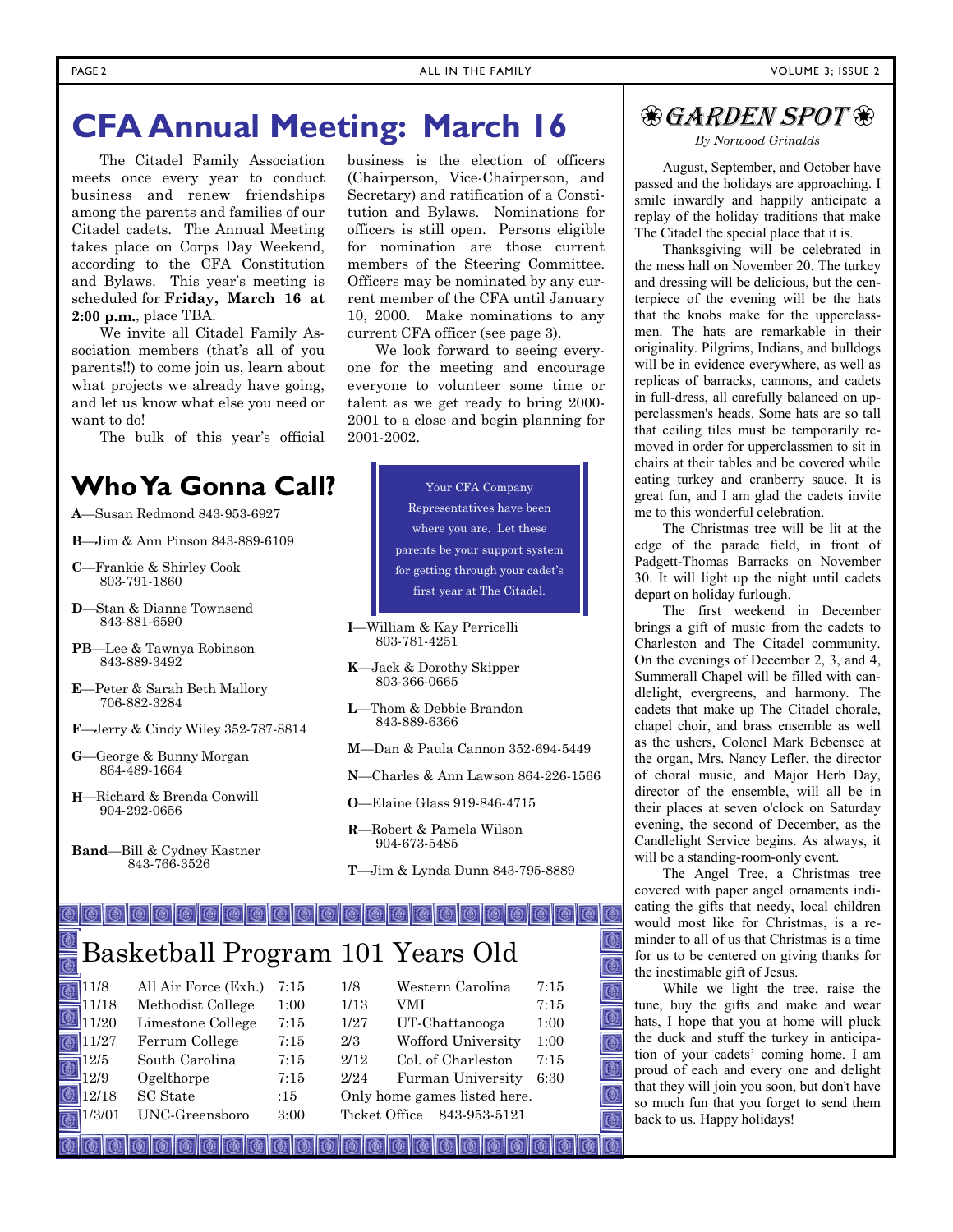#### *(Continued from page 1)*

to alumni mentors for advice on preparing to be the strongest possible competitors upon graduation, including the types of summer jobs that provide the best foundation for competing in their chosen professional areas. Constructing a resume before the end of sophomore year will provide the student a distinct advantage in competing for summer employment. Multilingual students are encouraged to produce a resume in each language in which they are proficient.

 As juniors, students should focus on particular industries and the best firms in those industries, participate heavily in the Career Fair, meeting recruiters and exploring the best summer employment possibilities, and continue to develop their academic portfolios, updating the portfolios as they continue to produce reports, papers and presentations for their classes. All students should have their resumes written and reviewed by the beginning of Fall Term of their junior year, and should participate in the seminars on letter writing, interviewing skills, researching firms, and other career-related topics. They should continue to build relationships with appropriate alumni men-

tors. Juniors should also participate in the practice interview sessions offered in Spring Term to prepare juniors for the fers.

 As seniors, students should pursue internships within their majors where possible, to build the practical experience that firms seek. The internship final reports are significant components of their academic portfolios. Seniors should participate heavily in the Career Fair and in oncampus interviews, starting their Senior Resume Files in Career Services by mid-September. They should also identify and speak with the faculty members and past employers whom they will ask to serve as references. Any questions that arise as they go through the interviewing process

should be discussed with Career Services as appropriate, including how to handle difficult interviewing questions, how to handle salary negotiations, and how to decide among employment of-

**Looking Ahead.** As Alumni, Citadel graduates are also welcome to use the resources in The Citadel Career Services Office for the rest of their careers.

 Parents, we look forward to working with you to ensure that your cadets take advantage of the opportunities available through The Citadel. Your encouragement and advice to your cadets is especially important in helping them start the career planning and preparation process early. This early start will help them be as successful as possible. Would you please call The Citadel Career Services Office at 843.953.1617 or 1618 with any questions or comments? Thank you very much for your support.

#### **El Cid**

Founded in 1993, *El Cid* is an annual, undergraduate and graduate journal that publishes original works in Spanish by students from colleges and universities across the United States and Canada. Distribution is national; works are selected by an editorial board consisting of professors from The Citadel, Furman and University of California-Berkeley. For a subscription form, visit our website at www.citadel. edu/citadel/otherserv/mlng/ tauiota/journal.html. The cost is \$8 per year.

—Mark P. Del Mastro, Director, *El Cid*

#### **The Gold Star Journal**

coming year.

*The Gold Star Journal*, which was founded in july 1996 by Dr. Suzanne Mabrouk (Chemistry Department), includes nonfiction papers written by both undergraduate and graduate students for any discipline at The Citadel. The purpose of the journal is two-fold: to elevate the importance of good writing and to encourage the pursuit of academic excellence. *The Gold Star Journal* is published each Spring. <www.citadel.edu/ citadel/otherserv/goldstar/ goldstar.htm>

#### **The Brigadier**

*The Brigadier* is the cadet newspaper of the Corps of Cadets. Features, sports articles, editorials, and cartoons make this paper interesting not only to cadets, but to parents and alumni who may keep an account of events at The Citadel by subscribing to *The Brigadier*. This award-winning publication provides an excellent opportunity for cadets to familiarize themselves with newspaper work. *The Brigadier* is a member of the South Carolina Press Association. (*The Guidon* 2000-2001)

#### **The Shako**

*The Shako* captures the musings, wonderings and paper caught inspirations of a few, select, expressive members of the cadet corps. In all its various forms, it has been this much needed voice, this vent through which has passed the fears, inspirations, dreams and visions of many an inspired student. All submissions are compiled, edited and published annually by cadets for their classmates, colleagues and supporters. <www.citadel. edu/citadel/otherserv/shako. shakohome.htm>

## **The Citadel Family Association Officers**

#### **Chairperson**

Student Publications

tudent

 $\dot{U}$ 

Publication

 $\boldsymbol{0}$ 

Dutch and Sallie Lindsay 3 Bentwood Court Columbia, SC 29223 803-865-2239 (H) 803-256-1393 (W) 800-829-5000 (W) Cadet: Charles Lindsay Alpha 1999



#### **Vice Chairperson**

Daniel and Kathy Pascazio 202 Sheffield Lane Summerville, SC 29485 843-873-8965 (H) 843-851-5408 (W) dpascazio@sdkc.com danielvpascazio@aol.com Cadet: Nick Pascazio Alpha 2002



#### **Secretary**

Ed and Marsha Mikell 1119 Talisman Road Mt. Pleasant, SC 29464 843-881-1214 (H) 843-556-8446 (W) Marshamikell@worldnet.att.net Emikell@hotmail.com Cadet: W. Tate Mikell Delta 2000